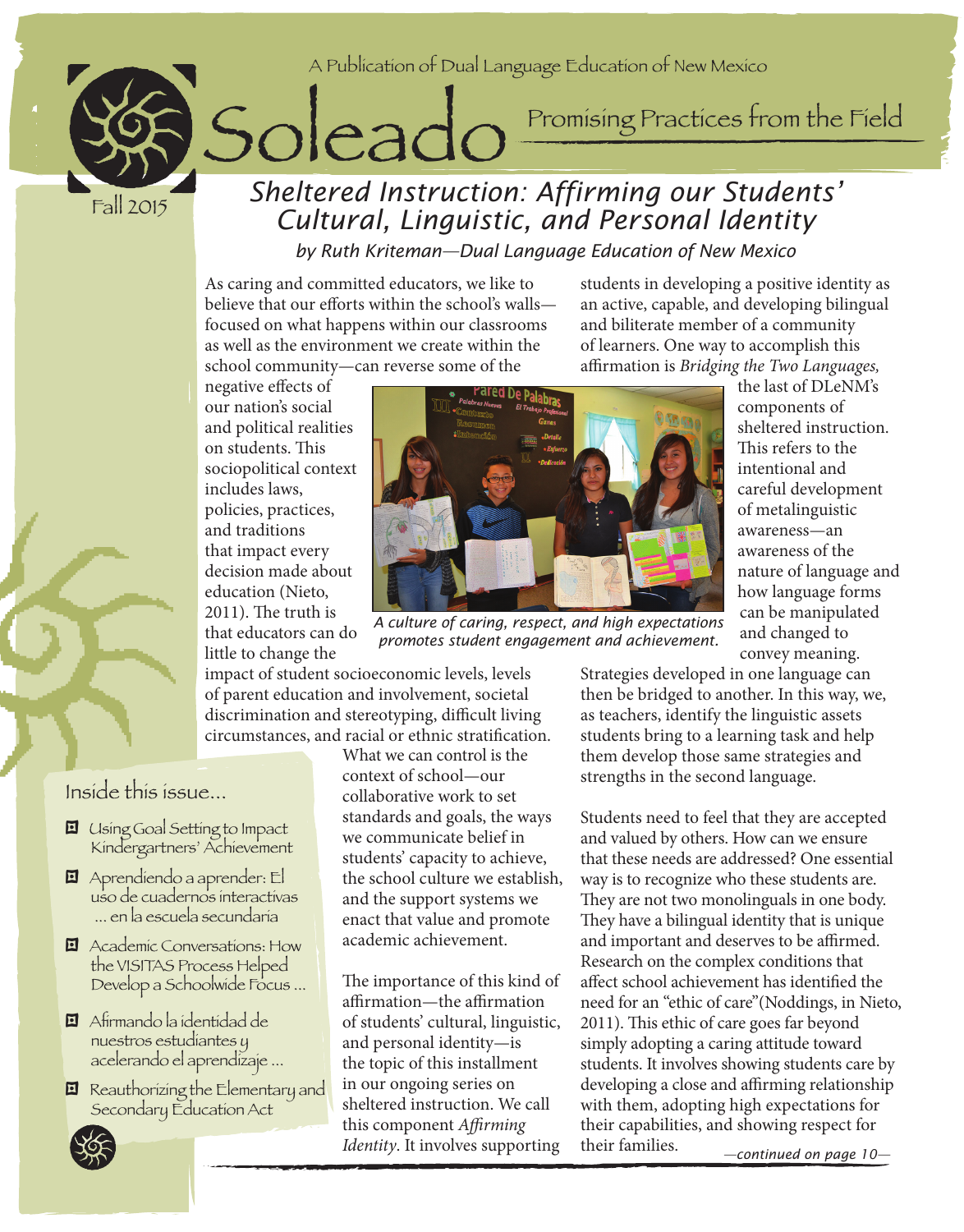#### *—continued from page 1—*

Many of the stories we hear of students living in difficult socioeconomic, sociocultural circumstances who find success in rigorous school programs despite great obstacles all have one thing in common. Their instructional staff, their principal and teachers, believe their students can learn. The staff recognizes that success may hinge on putting into place intentional, structured scaffolds, but, with that support in place, the students can achieve. We need not be afraid of rigorous content, of Common Core or Next Generation standards. Our students are smart, capable, creative beings who can achieve what is expected of them. As teachers, we need to communicate that belief: *I believe in you. You are going to be successful someday. You're going to make it!* One popular quote on social media reflects this point in the voice of a 6 year old: *My teacher thought I was smarter than I was, so I was*.

We need not be afraid to help students look at their own data folders to both celebrate great progress and to develop a plan to address learning gaps. Students deserve to know where they are successful and where they aren't, especially when they are given a role in developing a plan to improve. How empowering is that? What student wouldn't rise to that challenge?

Affirming the families and cultural traditions of every student must go beyond a cursory celebration of cultural heroes and holidays. Far more effective would be assertively confronting stereotypes or other forms of racism and bias. I remember being called into a meeting attended by members of a middle school's administrative team, a counselor, classroom teachers, and a student and her mother. The meeting began with a stern lecture regarding the importance of regular attendance, the need to remain in the country in order to ensure better English proficiency, and the current "unacceptable" practice of heading down to Juárez every Friday after school. It wasn't until I asked the student and her mother why they were going to Mexico every week that we learned that the family's grandmother was terminally ill and they were spending as much time with her as possible. How could it be that these educators never bothered to ask the student about her reality? How could it be that the school's first response was to convene a meeting of an intimidating number of educators to lecture the family on attendance? The school's response was predicated on the belief, acknowledged or not, that this family didn't value school, didn't acknowledge the incredible

gift this student had available to her in the form of a free public education, didn't take seriously the need to use her English. That was not it at all—instead, what took precedence was the familial relationship and the need to honor and acknowledge an elder's place in the family.

## *Strategies to Support a Sense of Community*

Examining attitudes in the larger school community is one important step in affirming identity. There are also classroom strategies that can make a difference for students. The *T-graph for Social Skills* is a Project GLAD® strategy in which a social skill is identified and shared with students. Students each take their individual notions of appropriate and productive behavior in a group and negotiate a common understanding and set of expectations for that behavior. The idea is to support students in identifying and developing behaviors consistent with a positive classroom environment. The social skill becomes the focus for a period of 4 to 6 weeks.

For example, students focusing on *Collaboration*  might identify *working together, sharing the work,*  and *helping each other*. Under a semantic web of these initial thoughts, the teacher creates a T-graph. The left side is labeled with a sketch of an eye while the teacher asks what collaboration would look like if one were to pass by the classroom and look inside. What would that person see? *Students are working together to finish a project, kids are sharing their materials, kids' eyes are on the person talking*. On the right side of the chart the teacher sketches an ear and asks the students what collaboration would sound like. What might someone hear that could be recognized as showing collaboration? Again, students generate positive behaviors: *polite language like "please" and "thank you;" appropriate ways to disagree, such as "that's a great idea but have you thought of ... ;" or quiet voices of students taking turns*. These lists of behaviors that can be seen and heard then serve as behavior management.

The fact that this chart is created with students collaborating and contributing their ideas and expectations affirms their identity and place in the classroom. The power of this strategy lies in the fact that the students are given agency and voice in developing the class definition of the social skill. More information on this protocol is available via Project GLAD® training.